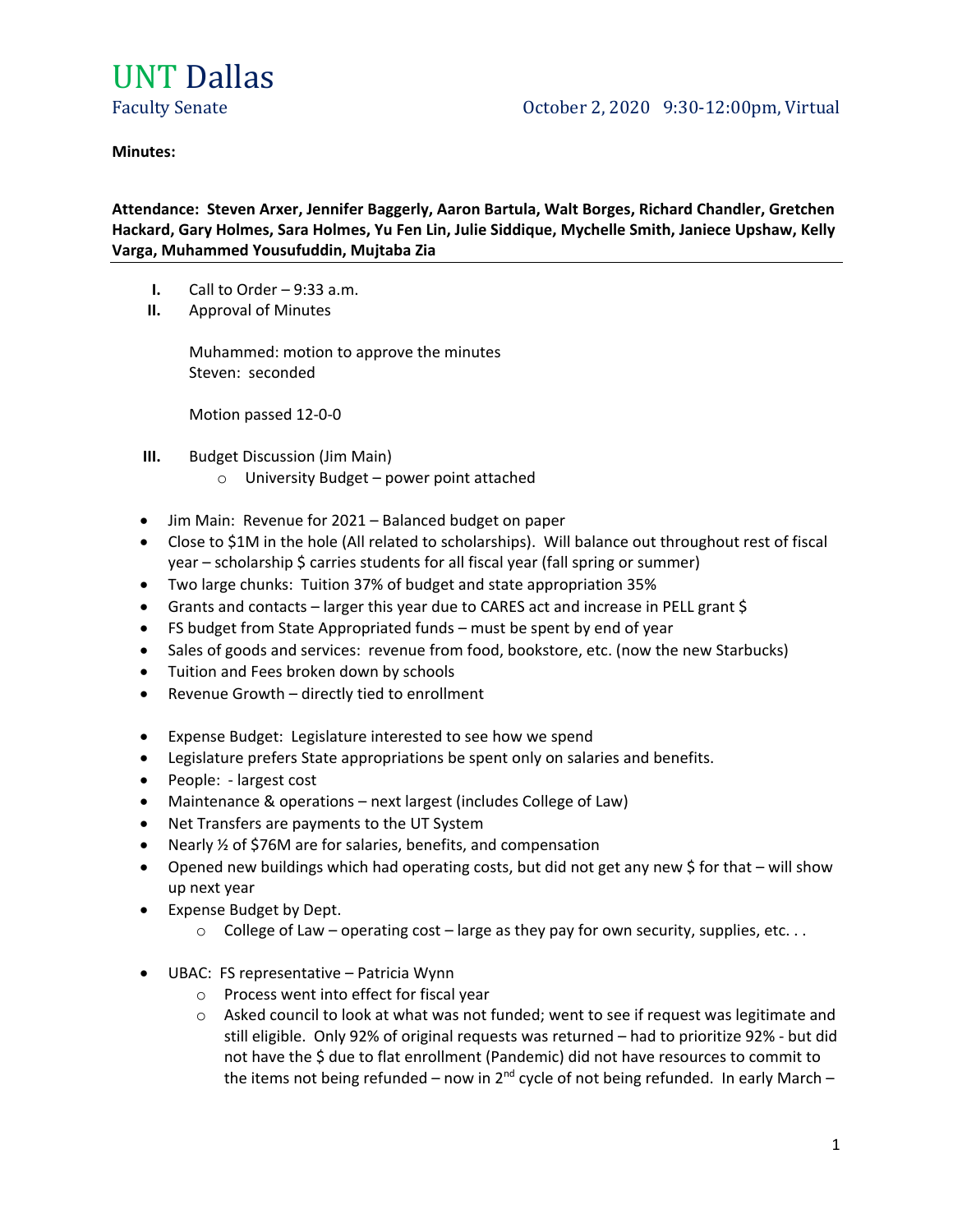

Arthur and chair will pull back UBAC again – be given a charge – funding for next biennium will be given.

- FS asked that CFO consider adding more faculty representation seeing that 40% of expenses are currently allocated to Academic Affairs –
- Response: In restructuring UBAC can address with Mong and ask him to entertain
- Questions:
	- $\circ$  CFO search as example: we did not have a lot of faculty representation on administrative searches. How did that process occur and what was the thinking?
		- Probably best to address with Mong in FS president's monthly meeting. Mong and Dan Tenney (UNT system) created the search committee. It was a 5-person committee.
	- o What accounts for loss of \$2m in gifts?
		- have not had success in the fundraising side of things has not been productive – hearing people are not interested in giving to scholarships.
- Sixth Floor will manage the exhibit in the law center the tax credit applied to do remodel
- \$12.5M invested in quasi endowment any revenue generated will be devoted entirely to scholarships – which will take the burden off of budget – 8/9 regents would have to approve redirecting the corpus of the quasi-endowment. That is intended for it to always be used to supplement scholarships.

Introduction of new CFO - Arthur Bradford – started October 1, 2020

Started Oct. 1

Questions for Arthur:

• What aspirations do you have for UNT Dallas?

Response: At the end of the day, it's all about the students; having spent last 15 years in retail, it's all about the customer, here it's all about the students; perspective is that students and their needs are to guide all of their thinking and all of their decision-making.

FS:: Service provided is education; at times this has been sublimated to enrollment concerns; ability to make knowledgeable decisions has at times been impacted by that

Question: Do you envision keeping current budget process or making change. More faculty input or less faculty input?

Response: Do not anticipate a lot of changes; will need to get into the processes to make additional assessment.

FS: Often the faculty representation tends to be Provost or Asst. Provost. We would ask that there is always representation from your full time non-administrative roles. Often we are the ones who have the direct communication. Faculty and staff have information that, if not included, can be missed when important decisions are being made.

Response: I agree; Just as associates in retail are on the front line, it is important to listen to those at the university on the front line.

- Aaron plans to reallocate FS budget (e.g., food cost will be less this year)
- **IV.** New appointee by FS for Graduate Council Curtis McDowell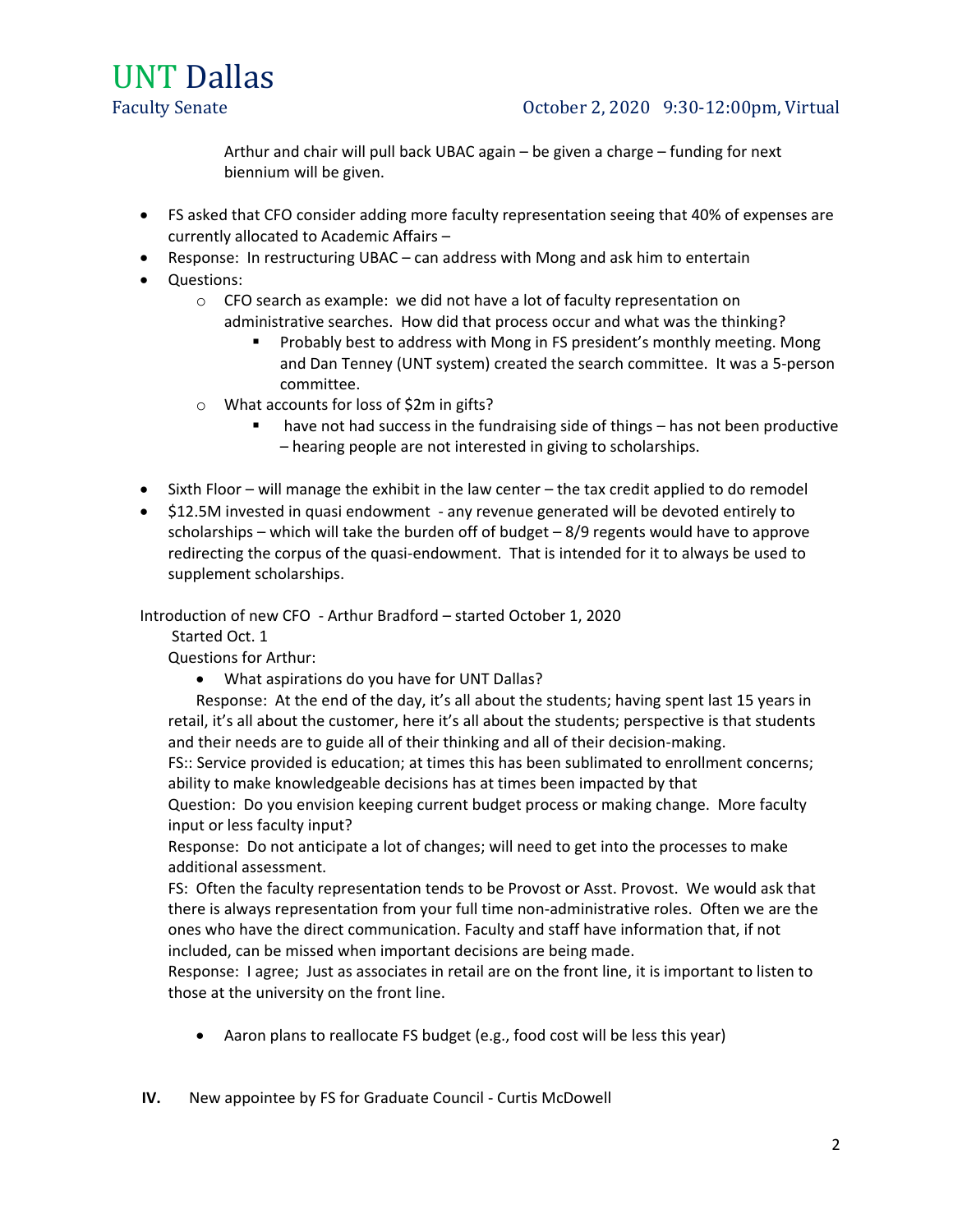

**V.** NCFS Conference Debrief

Large part of discussion was diversity

- **VI.** Standing Committees
	- o Chair
		- **■** Work Life Sara Holmes was reelected for  $2^{nd}$  year
		- Academic Affairs Subhro Mitra was elected
	- o Charges
		- Work Life Continue to work on Lecturer Track document
		- Academic Affairs Faculty Handbook
		- Charges for the year- rather than the semester
	- o Reports
		- 1. Work Life Committee: Sara Holmes: Work Life Committee

Program Coordinator: Committee decided to have different members of committee reach out to their respective Deans to see if there was a program coordinator policy. Discussion of what is the work of the committee: to propose a resolution or develop a job role

Aaron will discuss with Provost Stewart – believes it must be more than a resolution; but also does not believe it is our role to dictate a job description

Any stipend given – covers academic year; does not cover summer months

Discussed committee members – those who were slated to roll off the committee – they were willing but could also roll off the committee to provide opportunities.

Bartula: we will discuss committee members at future meeting

Lecturer track: Lecturer track was clearly defined, but due to COVID. Faculty moved into crisis mode. Committee will continue to work on the lecturer track.

2. Academic Affairs – see attached.

o

Gary Holmes – reported

- a.  $1<sup>st</sup>$  meeting to set up chair and timeliness and discussion for year
- b. Asked to discuss remote learning, common course syllabi, and grade submission resolution
- c. Faculty handbook charge was not a discussed as they were not aware of the charge yet.
- **VII.** Promotion to Full Guidelines (see attached Policy 6.009)
	- o General T&P Guidelines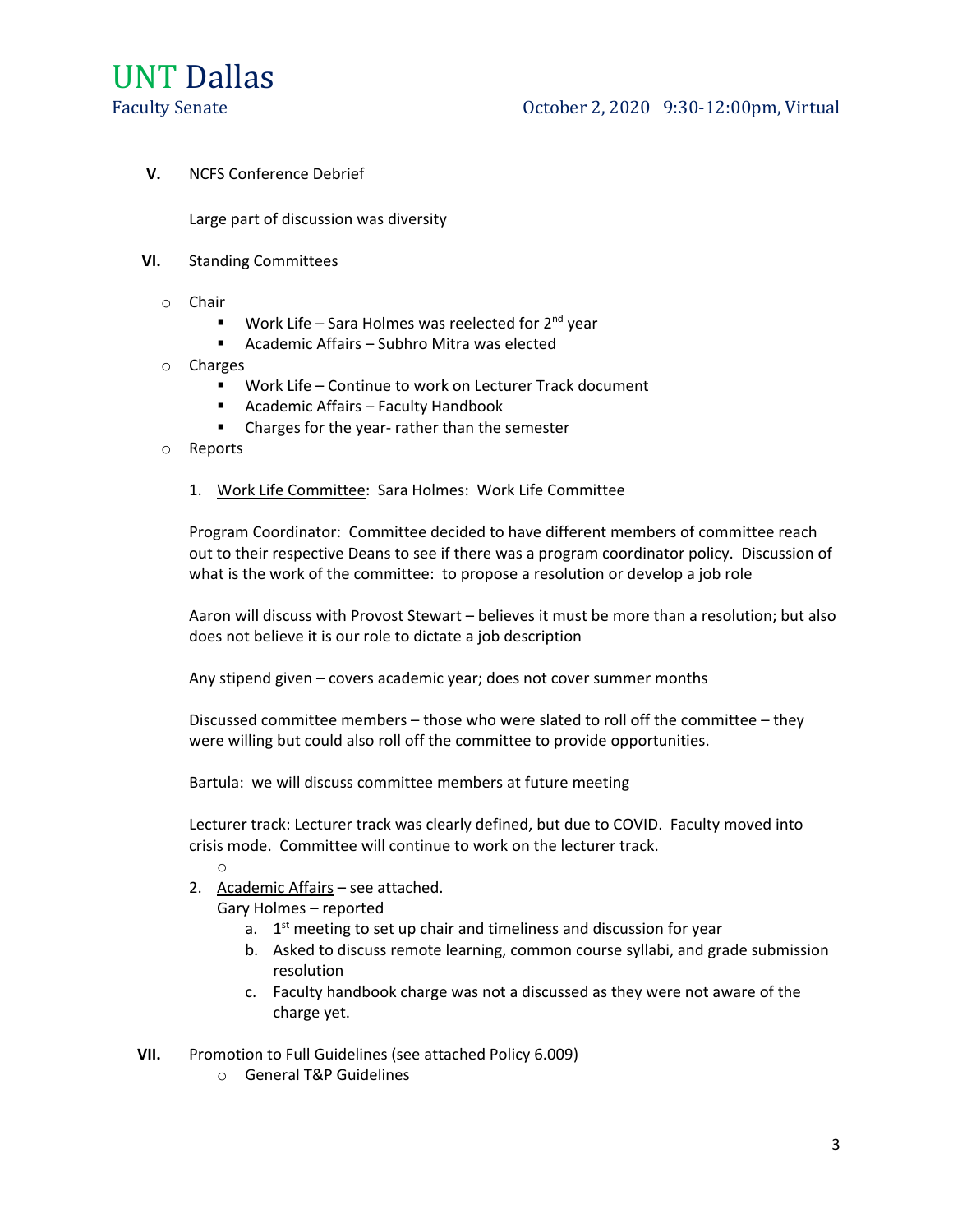

# Faculty Senate **Caucasia** Caucasia Coronace October 2, 2020 9:30-12:00pm, Virtual

Kelly Varga: met with Tenure track constituents Suggests tenure policy be reviewed.

Jennifer Baggerly: Move we ask Provost office to offer yearly training to prepare for tenure packets.

Mychelle Smith: Second

Motion carried: 13-0-1

Kelly and faculty will continue to work on policy for us to move forward..

Question: what is the role of the Policy committee? The current policy is more than 5 years old and is required by university to be reviewed – it may be in the process of being reviewed – suggest we find out what policy committee is doing. Bartula will check with policy committee.

- o Full Promotion Criteria tabled
- **VIII.** LAS Common Syllabi for Lower Level Courses tabled
- **IX.** Early College High School tabled
	- o Review posted PPT
- **X.** Rules and Procedures Committee Debrief
	- o Guidelines

Janiece Upshaw: draft will be brought to November meeting

o General Assembly Meeting Fall Date

Sara Holmes: Move to hold General Assembly meeting: November 6 Seconded: Muhammed

Motion carried: 14-0-0

If you have items to send for agenda, send by Friday, EOB so that we can post agenda. Also post if your items are for General Assembly or for Executive Session.

**XI.** FS Diversity and Inclusion Committee Report

See Attached: ULNT Dallas FacultySenate Resolution on Diversity and Inclusion

Attachment also includes an addendum of list of ideas and suggestions for the university-wide diversity committee to consider. Intended as a starting point not all -inclusive list.

Walt Borges: Move to pass the UNT Dallas Faculty Senate Resolution on Diversity and Inclusion resolution as is with change of last sentence from revise to review, and fix typo: Seconded: Jennifer Baggerly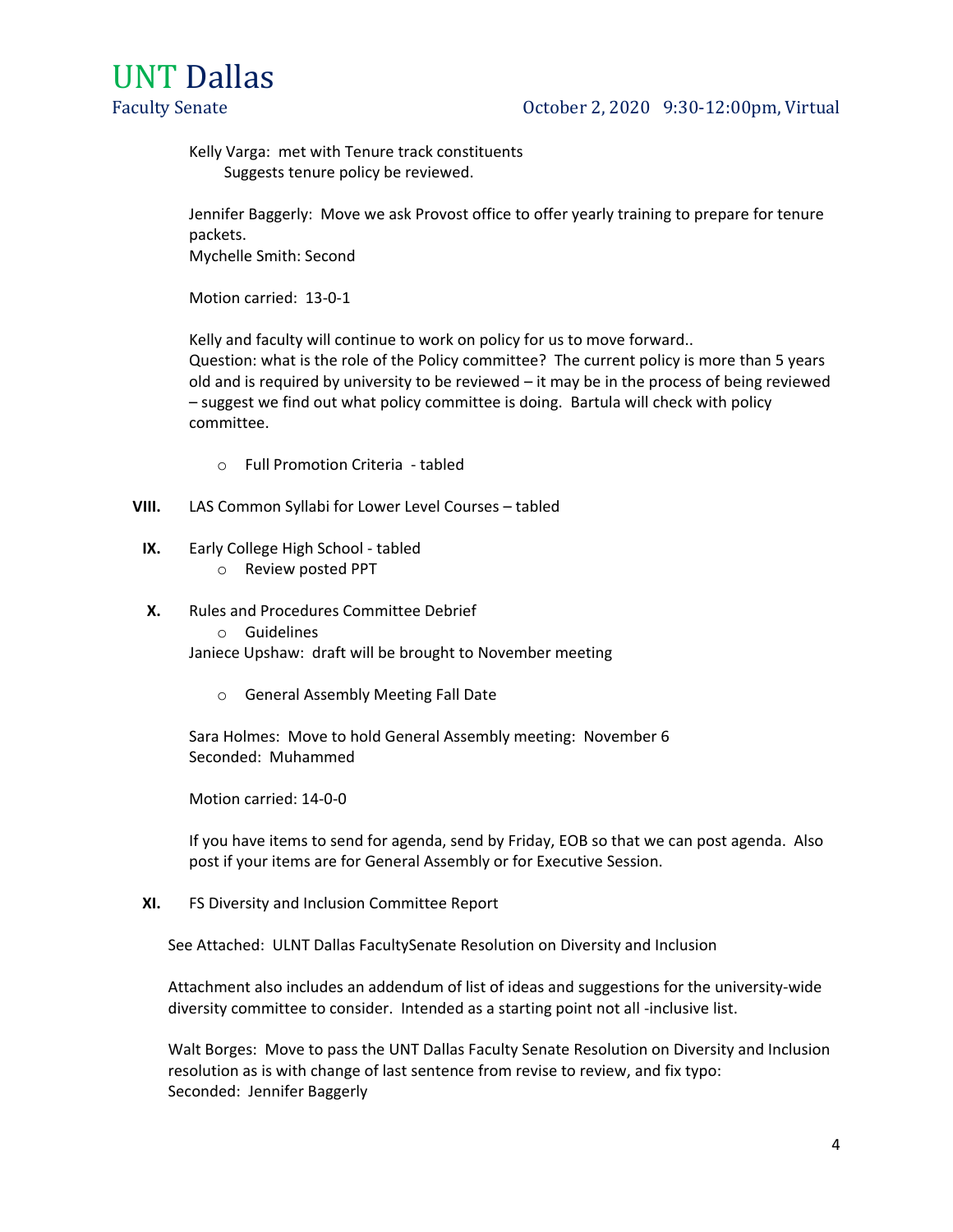

Faculty Senate **Caucasia** Caucasia Coronace October 2, 2020 9:30-12:00pm, Virtual

## Motion Passed

- **XII.** Spring 2021 Options
	- o No Spring Break
	- o Week late in January or week early in May

Ask constituents: would you want to remove spring break – due to safety reasons? If so – would you prefer to start a week later or stop a week earlier?

- **XIII.** Student Evaluations for the Fall tabled to General Assembly
	- o Should they be required in evaluation
	- o Should we write a new due to the changed academic landscape
- **XIV.** Faculty Handbook discussed earlier
	- o Academic Affairs
- **XV.** Creating IRB at UNTD -

Currently a very slow process – emphasis to have our own IRB

o Kim Chandler – filled Elizabeth Chandler's role – has experience in IRB

Ask constituents for input on this subject

### **XVI.** Wellness Activity

- o December
- o January
- o February

Appointed ad hoc committee to deal with Wellness Activities:

Mychelle Smith Muhammed Yousufuddin Aaron Bartula Yu Fen Lin

### **XVII.** Other Business

• Discussion of COVID numbers – should there be communications coming from administration? Gather info from constituents and we will discuss. Aaron will discuss with Mong. Will find out the current procedures about requirement to share COVID results?

How is communication working in reaching out to constituents?

Suggest we put something on the website for people to share concerns, anonymously. Will discuss later.